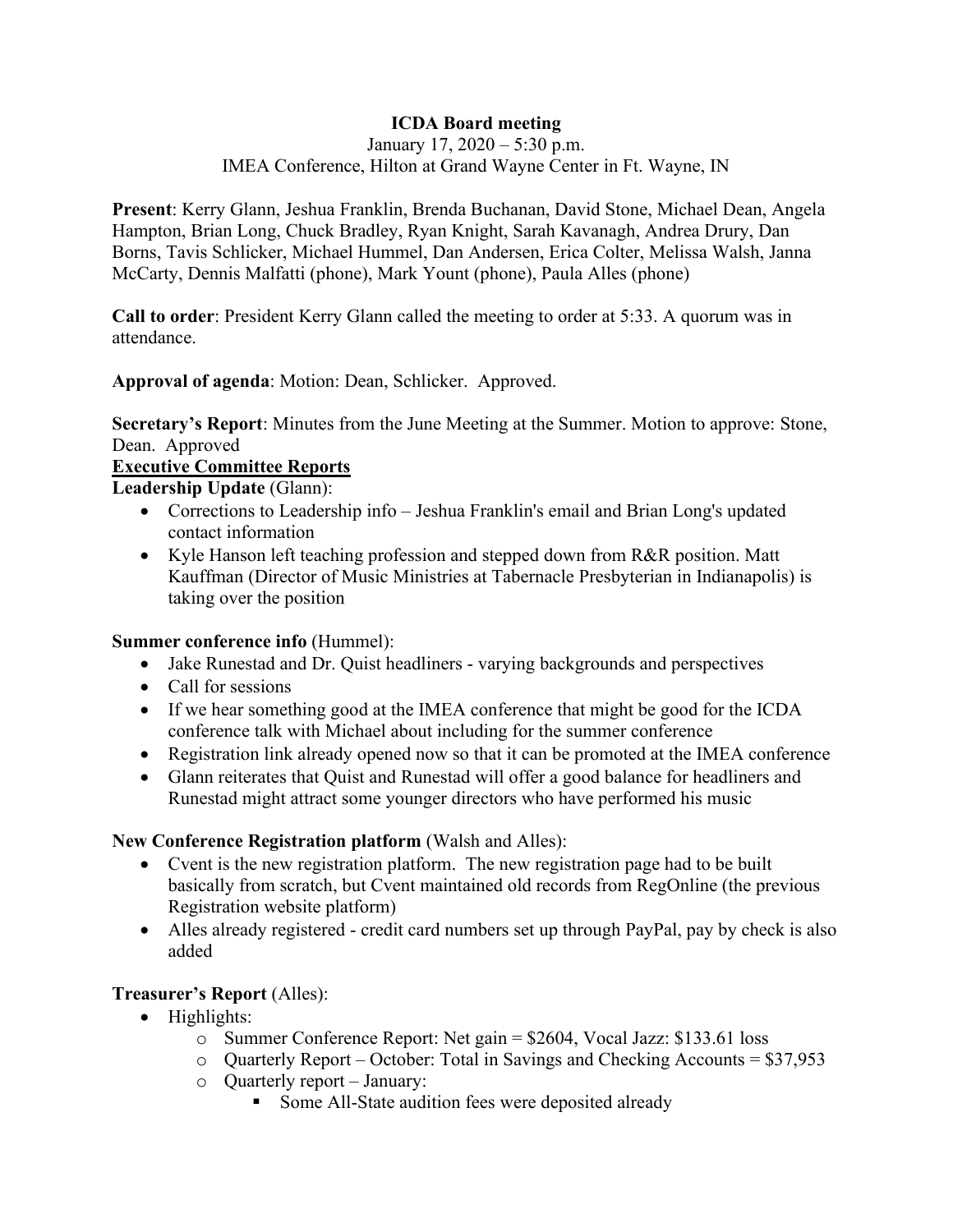- Expenses included the Treasurer's honorarium and everything else is for the All-State Choir
- The account is running approximately the same as last year
- Question from Malfatti A few years ago Alles had looked into closing the savings account and put it into one account. Alles states that she decided not to because she has multiple books of deposit tickets and they cost money to get reprinted. Once those are used up, in approximately in two years, then she will close that account and only use the checking account. The account is with Fifth Third Bank.
- Vocal Jazz listed linens with housing, but UIndy did not actually provide linens. The amount is still correct on the report.
- UIndy realized they had missed billing us for items in the conference into 2018. These items are now included in the new report. The reports were correct in the estimated costs in 2018, but they had not actually paid the bills to UIndy at that time.
- All-State Choir account
	- o Money from t-shirts and patches are not in yet so presently the account looks as if it is \$3500 in the hole, but when those monies and the payment from Area 2B comes in the account will be in positive.
	- o There were unexpected increases in percussion costs, but due to absences from All-State student illnesses, rooms were unused so the costs balanced out.
- Motion to approve Treasurer's Report: Kavanagh, Andersen. Approved.

# **Upcoming Board Meetings**

- Glann proposed moving the date of the March meeting. A decision is made to meet on Sunday, March 15.
- Sunday, June 28 Board meeting before the ICDA conference

# **Ex-Officio and At-Large Reports**

**All-State Jazz Choir Report** (Buchanan)

- Excited for Dr. Cedric Dent guest conductor
- Ordering meals instead of eating meals at UIndy so that it saves money

# **All-State Choir** (Chuck Bradley on behalf of Anissa Bradley)

- All-State Choir going well and as planned
- All-State Choir performance tomorrow at 5:30 in the Embassy

# **Notations** (Chuck Bradley)

- Last-minute articles came through for the Winter Notations
- Andersen suggests determining now who will write articles for the next Notations
- Glann reviews who writes what articles for *Notations*:
	- o Fall: Repertoire Specific Coordinator; Winter: Youth Coordinator; Spring: Collegiate and Lifelong Coordinators
	- o Executive Committee writes as needed and others are welcome to contribute
	- o Sarah Kavanagh acknowledged for writing an article in the previous *Notations*
- Deadline of April 1 for next *Notations*
- Articles must be sent in a format that is usable (i.e. Word, Google Docs, or Apple Pages)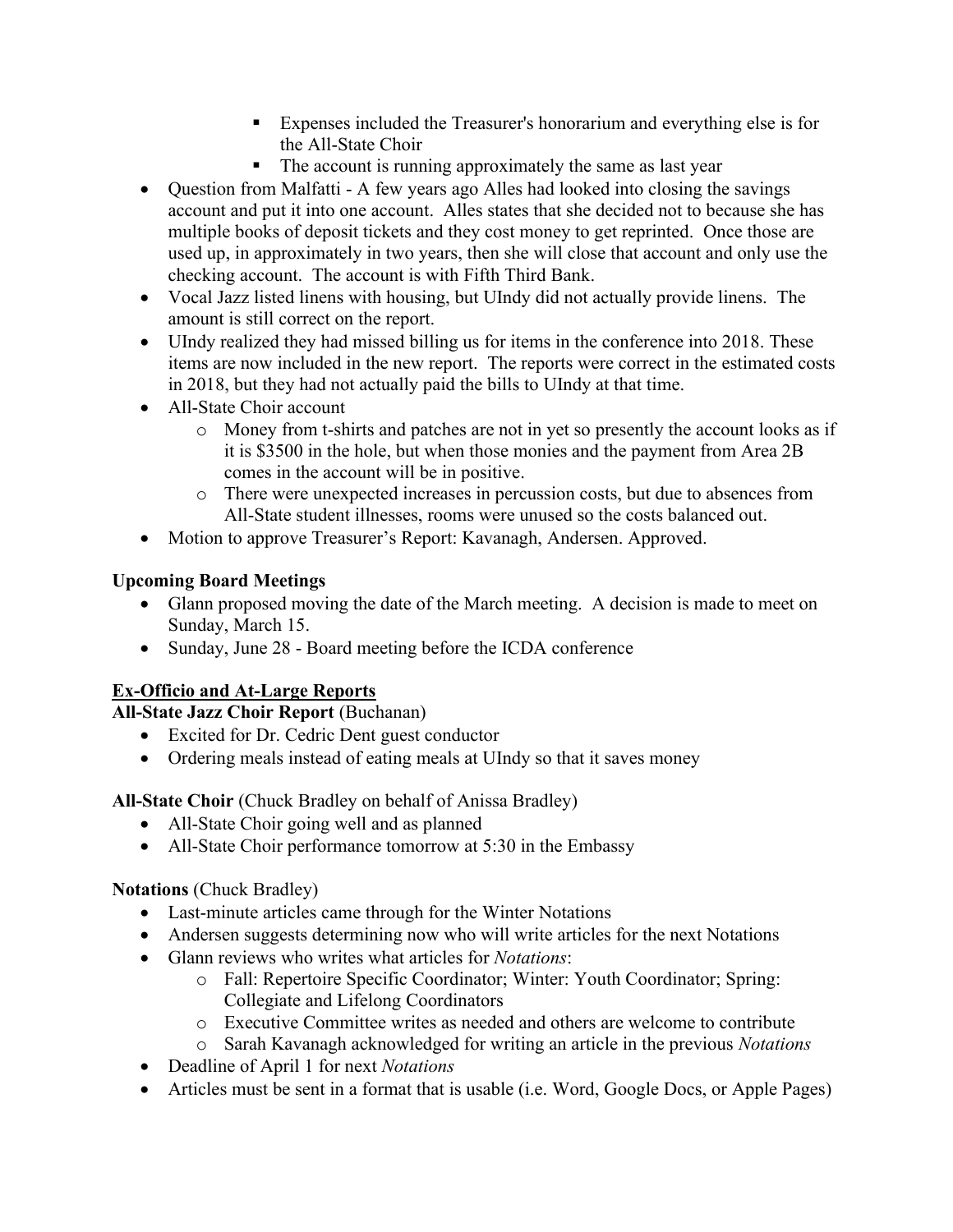### **IMEA liaison** (Hummel)

- IMEA is very happy with the Hampton Inn and interested in using that space to house more things for next year's conference
- They are booking headliners first and then general sessions
- Conference here in Ft. Wayne again next year

#### **Old Business**

### **Update on Middle School All-State Choir / Circle the State with Song**

- Andersen: There are no new developments. Lane Velayo wants to get the festivals in the fall
- Discussion ensues (Knight, Malfatti, Stone) regarding the Southern Indiana Symposium and other symposiums in the southern area. The idea of gender-based choirs was suggested by Stone and a conversation about dates for the 2020 Southern Symposium.

### **"Sing Up!" Membership Drive update** (Glann):

- ACDA dashboard says 322 members in ICDA with 5 new members from Sing Up
- When ACDA does the census count it happens about the time that memberships expire and then our numbers go up again around the conference time

### **Election and Rules of Governance changes** (Malfatti):

- An email will be sent to membership from Malfatti about the proposed change in Rule of Governance to remove Membership Coordinator
- Two nominees for Treasurer election: Andrew Martin and Paula Alles. Official ballot coming from National ACDA.

**Central Region Vote** (Glann): Overall results were in favor of the proposal and it seemed that the Executive Leadership of ACDA was pushing for it. A brief discussion follows regarding how locations of conferences may be influenced.

#### **New Business**

## **Reading Session Music Contrast with JW Pepper** (Glann):

- JWPepper provides IMEA conference music. ICDA uses Dave's Den for the summer conference. Pepper is proposing a contract of either 1) \$3.00 per music packet, or 2) every All-State ensemble must agree to buy their music from Pepper.
- Stone states that we should go with a local music distributor and he has been displeased with Pepper making errors in music packets.
- Glann says that they want to have a meeting with Scott Bradford, Velayo, and himself and include others involved (Andersen and Stone). Presently ICDA does not pay Pepper anything for IMEA and Dave's Den does get paid for the ICDA summer conference.

#### **District Representative reports**

• Knight (District 7): Cannot get into the membership list that Glann sent. Also, he wants to remind ICDA to have PGP certificates for the summer conference and that we should talk to Lane how that IMEA does that.